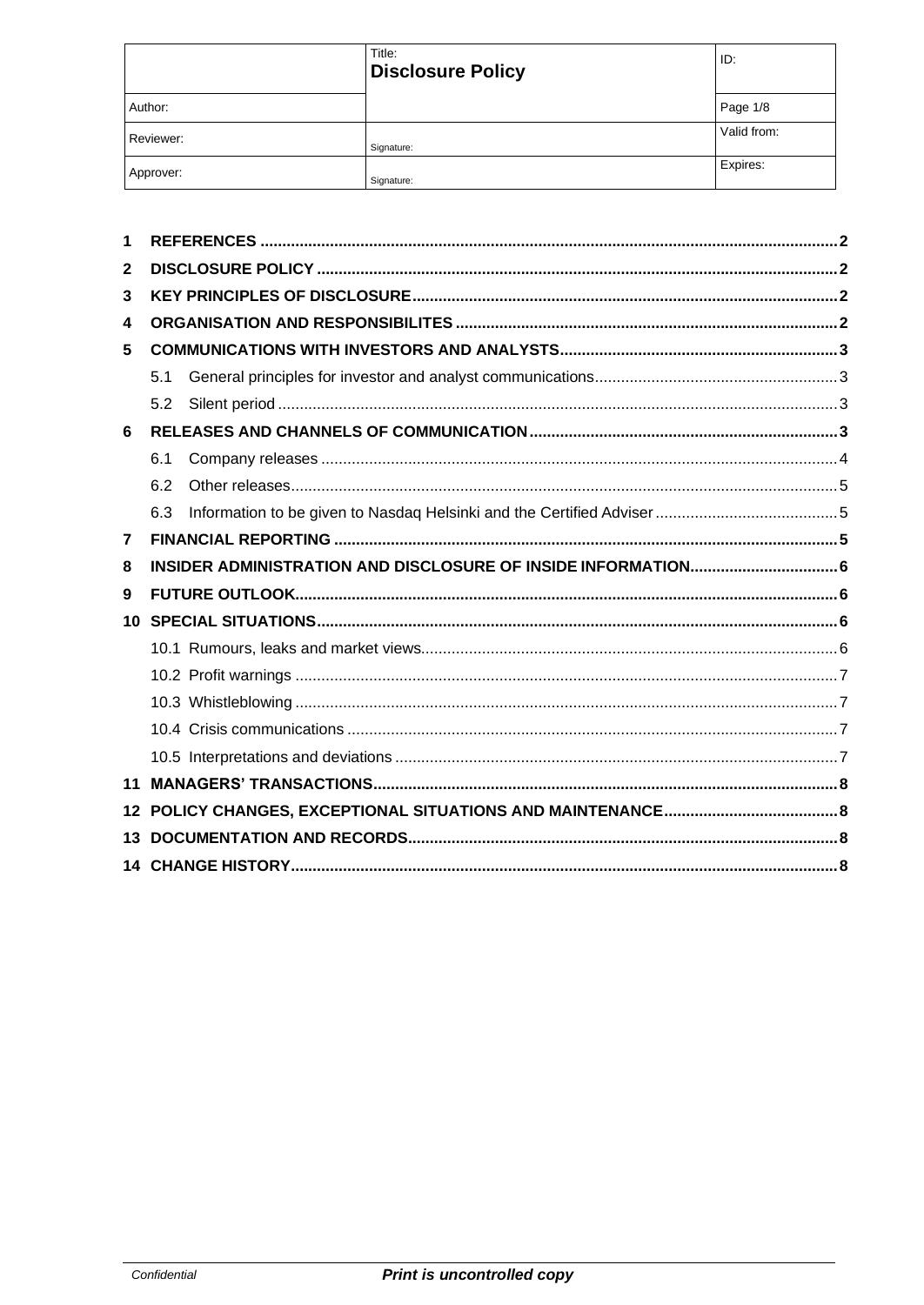| Title:<br><b>Disclosure Policy</b> |          | ID:      |
|------------------------------------|----------|----------|
| Valid from:                        | Expires: | Page 2/8 |

Approved by all the Board of Directors of Medicortex Finland Oyj with effect from Friday 03 June 2022

### <span id="page-1-0"></span>**1 REFERENCES**

| Insider Guidelines                        |
|-------------------------------------------|
| Crisis Communication Plan [To be drafted] |

## <span id="page-1-1"></span>**2 DISCLOSURE POLICY**

This disclosure policy describes the general principles and procedures that Medicortex Finland Oyj ("**Medicortex**" or the "**Company**") adheres to in its communication with capital markets. The Company adheres to this disclosure policy also in its financial reporting.

Medicortex complies with applicable EU and Finnish legislation, the Nasdaq First North Growth Market – Rulebook ("**First North Rules**"), Nasdaq Helsinki Finland Oyj's ("**Nasdaq Helsinki**") Guidelines for Insiders, the regulations and guidelines of the European Securities and Markets Authority ("**ESMA**") and the Finnish Financial Supervisory Authority, as well as Company's principles of management and other internal guidelines in its communications.

## <span id="page-1-2"></span>**3 KEY PRINCIPLES OF DISCLOSURE**

The key principles of Medicortex's communications are consistency, accuracy, transparency, activeness and fairness. Medicortex communicates information, whether positive or negative, consistently and simultaneously to the capital markets and stakeholders.

The aim of Medicortex's communications is to support the accuracy of the pricing of Medicortex's shares and potential other financial instruments issued by the Company by providing the capital markets with timely, reliable, accurate and relevant information on the operations, operational environment, strategy, targets and financial position of the Company.

Medicortex shall disclose as soon as possible information required to be disclosed by disclosure obligations. All releases are published on Medicortex's website in addition to other applicable distribution channels. Information is disclosed in Finnish and in English.

## <span id="page-1-3"></span>**4 ORGANISATION AND RESPONSIBILITES**

At Medicortex, communication with capital markets is the responsibility of the Company's CEO. In the event the CEO is prevented from acting in accordance with this Disclosure Policy the CSO acts as a substitute for the CEO. The CEO or other officers shall not comment on matters related to the Board of Directors of Medicortex. The Board of Directors shall in the ordinary course be represented by the Chairman.

The Company's CEO is the principal person for issuing statements and is primarily responsible for contacts with investors, shareholders and analysts. The Company's CEO acts as the primary investor liaison and coordinates investor relations and investor communications.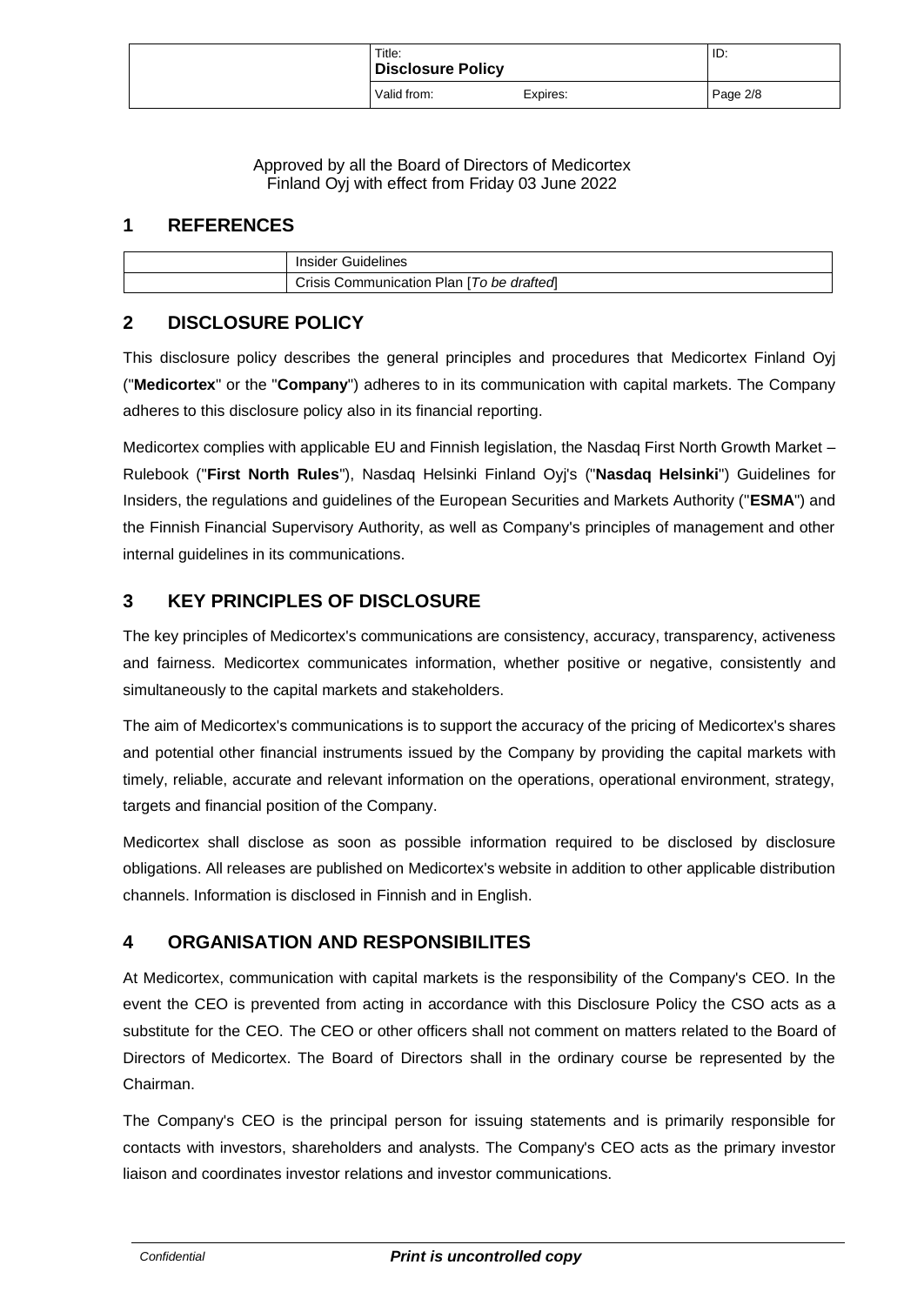| Title:<br><b>Disclosure Policy</b> |          | ID:      |
|------------------------------------|----------|----------|
| Valid from:                        | Expires: | Page 3/8 |

No other person, including persons responsible for Medicortex's business functions, may address the capital markets on behalf of the Company without the prior approval of the Company's CEO.

### <span id="page-2-0"></span>**5 COMMUNICATIONS WITH INVESTORS AND ANALYSTS**

#### <span id="page-2-1"></span>**5.1 General principles for investor and analyst communications**

Medicortex meets and actively pursues dialogue with representatives of the capital markets and media. Medicortex responds to queries from the Company's shareholders, investors, analysts and the media without undue delay when responding is in the best interest of the Company.

The objective of the meetings and dialogue is to provide information on Medicortex and its operating environment. Any material matters discussed in the meetings shall already have been made public beforehand and the meetings may not provide new information affecting the value of the Company's share and other financial instruments. Materials of the meetings with investors and analysts will be published on the Company's website.

Medicortex does not comment on the market value of the Company or share price development, favour individual analysts or distribute analysts' reports to investors (however, if Medicortex has the right to do so, analysts reports could be distributed via press release).

#### <span id="page-2-2"></span>**5.2 Silent period**

Medicortex adheres to a 30-day silent period in its communication with investors and the media. The silent period precedes the publication of a financial statements bulletin and half-yearly report. During the silent period, results or factors affecting Medicortex are not discussed with the representatives of capital markets or media. The silent period ends when the financial statements bulletin or half-yearly report is published.

Should an event requiring immediate disclosure occur during the silent period, Medicortex shall disclose said information without delay in accordance with applicable disclosure obligations and may, after the disclosure, comment on said event.

## <span id="page-2-3"></span>**6 RELEASES AND CHANNELS OF COMMUNICATION**

The primary channels of communication for Medicortex are company releases, press releases and other releases and news, materials on the Company's website as well as various meetings and events.

The Company's company releases are the method of publishing regulated disclosure concerning Medicortex. Inside information as well as other information required by applicable legislation and the First North Rules shall be disclosed through a company release.

The Company's website [www.medicortex.fi](http://www.medicortex.fi/) is the principal source of other information on Medicortex. Medicortex may also use other channels of publication for the sharing of information concerning the Company.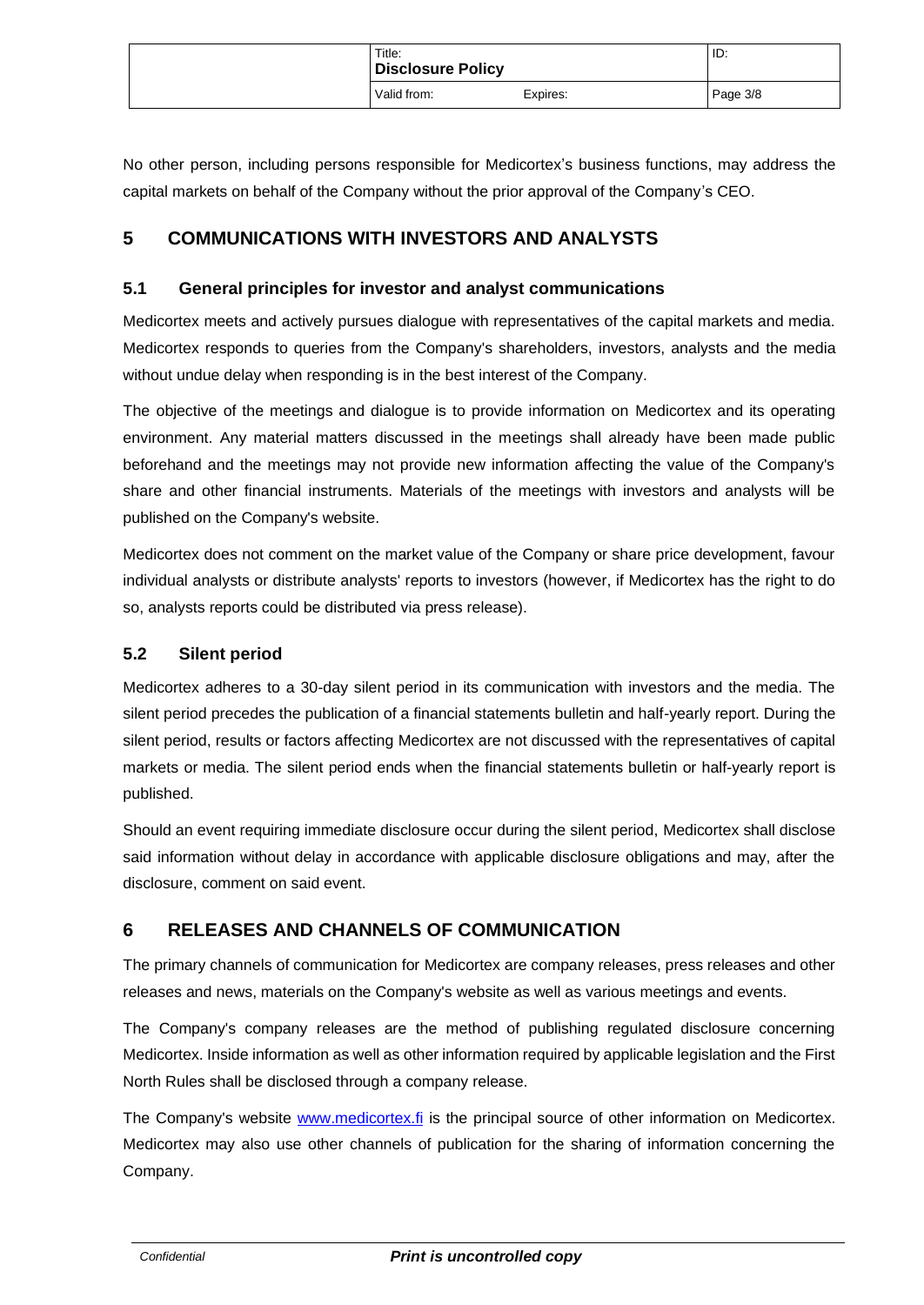| Title:<br><b>Disclosure Policy</b> |          | ID:      |
|------------------------------------|----------|----------|
| Valid from:                        | Expires: | Page 4/8 |

#### <span id="page-3-0"></span>**6.1 Company releases**

Medicortex will as soon as possible disclose inside information concerning the Company through a company release (see section 8 in more detail), as well as any other information which is to be disclosed through a company release under applicable regulations. Inside information can relate to, for example:

- •material changes in the Company's performance or financial position;
- •research results, development of a new product or significant inventions;
- •material M&A transactions or other material changes in the Company's business;
- •any decisions or transactions material to the Company, such as decisions on investments or divestments, agreements on acquisitions of companies or businesses, co-operation agreements or other material agreements that the Company is about to enter into;
- •information regarding the Company's share issues, share repurchases or other changes in its shares; and
- •material decisions made by authorities concerning the Company, and in respect of legal proceedings, their outcome or settlement.

In addition, the Company shall disclose through company releases any decisions, information and events as required by law and the First North Rules, including the following:

- •financial reports (see section 7 in more detail);
- •notices of general meetings of shareholders and decisions of general meetings of shareholders;
- •changes in the Board of Directors or top management or change of auditor or Certified Adviser;
- •proposals and decisions on changing the Company's share capital or number of shares or other financial instruments relating to Medicortex's shares and issued by the Company, unless the proposal or decision is insignificant;
- •possible decisions on the introduction of a share-based incentivescheme;
- •transactions between the Company and its related parties;
- •significant changes in the Company's operations;
- •decisions on listing or delisting the Company's financial instruments on another exchange or marketplace;
- •managers' transactions (see section 11 in more detail); and
- •information on special situations or circumstances that generate significant uncertainty regarding fair and orderly trading in the Company's financial instrument or the reliable price formation of the financial instrument on Nasdaq Helsinki.

Company releases are delivered to Nasdaq Helsinki and key media and published on Medicortex's website.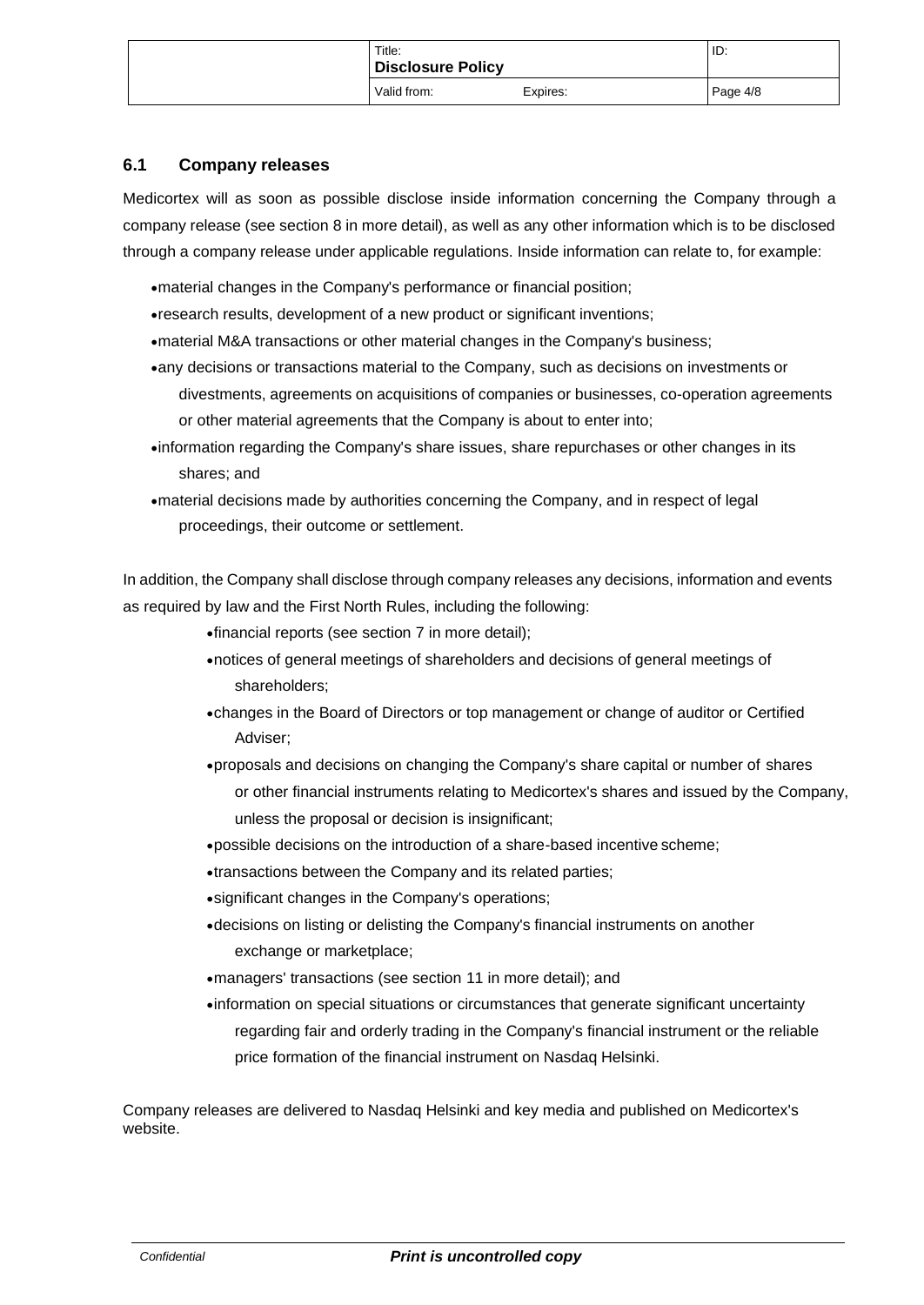| Title:<br><b>Disclosure Policy</b> |          | ID:      |
|------------------------------------|----------|----------|
| Valid from:                        | Expires: | Page 5/8 |

The company releases shall include the contact details of the persons providing additional information on the matter in question, as well as the name and contact details of the Certified Adviser. The company releases will be kept available on the Company's website for at least five years after their publication. Should inside information be published through a company release, the basic information of the company release shall include the identifier "inside information" after "company release". Otherwise, where the company release does not include inside information, the identifier "company release" only shall be included in the basic information of the company release. Where necessary, the Company may include in the company release a sentence stating that inside information is being published in the company release.

#### <span id="page-4-0"></span>**6.2 Other releases**

News that do not meet the requirements set for company releases but which the Company considers newsworthy or in other ways of interest to the Company's stakeholders are published on Medicortex's website by means of a press release or other release or as news.

#### <span id="page-4-1"></span>**6.3 Information to be given to Nasdaq Helsinki and the Certified Adviser**

The Company shall inform the Certified Adviser as soon as possible on share issues, name changes, share splits, reverse share splits or other similar events. Where necessary, the Company shall consult the Certified Adviser prior to resolving on the aforementioned arrangements. The Certified Adviser is responsible for informing Nasdaq Helsinki, which, in turn, shall relay the said information to the markets. Further, the Company shall inform the Certified Adviser on any delayed disclosure of inside information and also establish an insider project in accordance with the Insider Guidelines.

### <span id="page-4-2"></span>**7 FINANCIAL REPORTING**

Before the start of each financial year, Medicortex publishes a company release listing the dates on which it aims to disclose financial reports and the date of the Annual General Meeting. The financial calendar is also available on Medicortex's website.

Medicortex publishes half-yearly reports, the financial statements bulletin, the financial statements and the report of Board of Directors as well as the audit report. The aforementioned documents are prepared in accordance with the Finnish Accounting Standards (FAS).

Medicortex may also publish an annual report that includes, along with the financial statement, the report of the Board of Directors and the audit report. In addition, the Company discloses all other financial information as required by applicable legislation and regulations that the Company must comply with.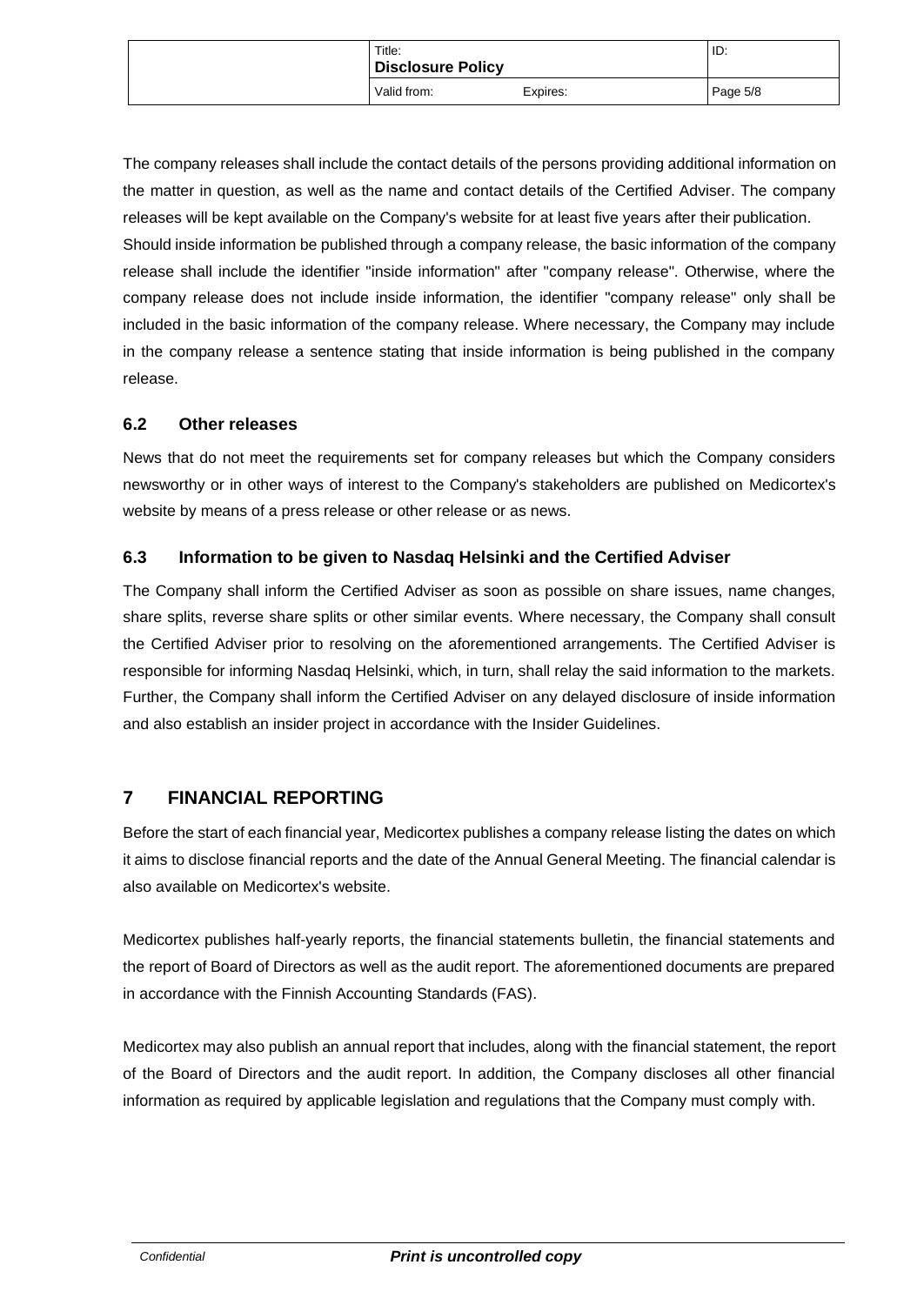| Title:<br>Disclosure Policy |          | ID:      |
|-----------------------------|----------|----------|
| Valid from:                 | Expires: | Page 6/8 |

### <span id="page-5-0"></span>**8 INSIDER ADMINISTRATION AND DISCLOSURE OF INSIDE INFORMATION**

Medicortex complies with the requirements of the Market Abuse Regulation (596/2014/EU, "MAR"), the regulations and guidelines of ESMA and the Finnish Financial Supervisory Authority, Finnish legislation, the First North Rules, Nasdaq Helsinki Finland Oy's Guidelines for Insiders as well as the Company's own insider policy approved by the Board of Directors in its insider instructions andadministration.

The insider administration of Medicortex is described more thoroughly on the Company's website and in the insider policy.

Medicortex shall, as soon as possible, publicly disclose inside information, which directly concerns the Company, by means of a company release unless the Company resolves to delay the disclosure of inside information. In accordance with Article 17 of the MAR, Medicortex may, on its own responsibility, delay the disclosure of inside information provided that all of the following conditions are met:

- •immediate disclosure of the information is likely to prejudice the legitimate interests of Medicortex;
- •delay of disclosure of the information is not likely to mislead the public; and
- •Medicortex is able to ensure the confidentiality of the information.

The Company shall assess on a case-by-case basis whether the aforementioned conditions for delaying the disclosure are met. Assessment on whether the conditions for the delay are met and decision to delay the disclosure of inside information are made by the Company's CEO.

In connection with delaying the disclosure of inside information, Medicortex shall document the conditions for delaying the disclosure and actively monitor that the conditions for delaying the disclosure are met. The Company shall publicly disclose the inside information as soon as possible after the conditions for the delay are no longer met. The Finnish Financial Supervisory Authority shall be notified of the decision to delay the disclosure of information immediately following the public disclosure of the information by using the form provided by the Finnish Financial Supervisory Authority.

## <span id="page-5-1"></span>**9 FUTURE OUTLOOK**

Medicortex may disclose estimates of its outlook for the current financial year in the connection of financial statement releases and half-yearly reports.

The statements and estimates made shall be based on management's view of the outlook for the Company and its operations at the time of their issuance. No other forward-looking estimates are given to any party outside of the said estimates.

### <span id="page-5-2"></span>**10 SPECIAL SITUATIONS**

#### <span id="page-5-3"></span>**10.1 Rumours, leaks and market views**

Medicortex does not comment on market rumours, speculations, valuation or price performance of the Company's share, or actions of competitors or customers. The Company may publicly disclose a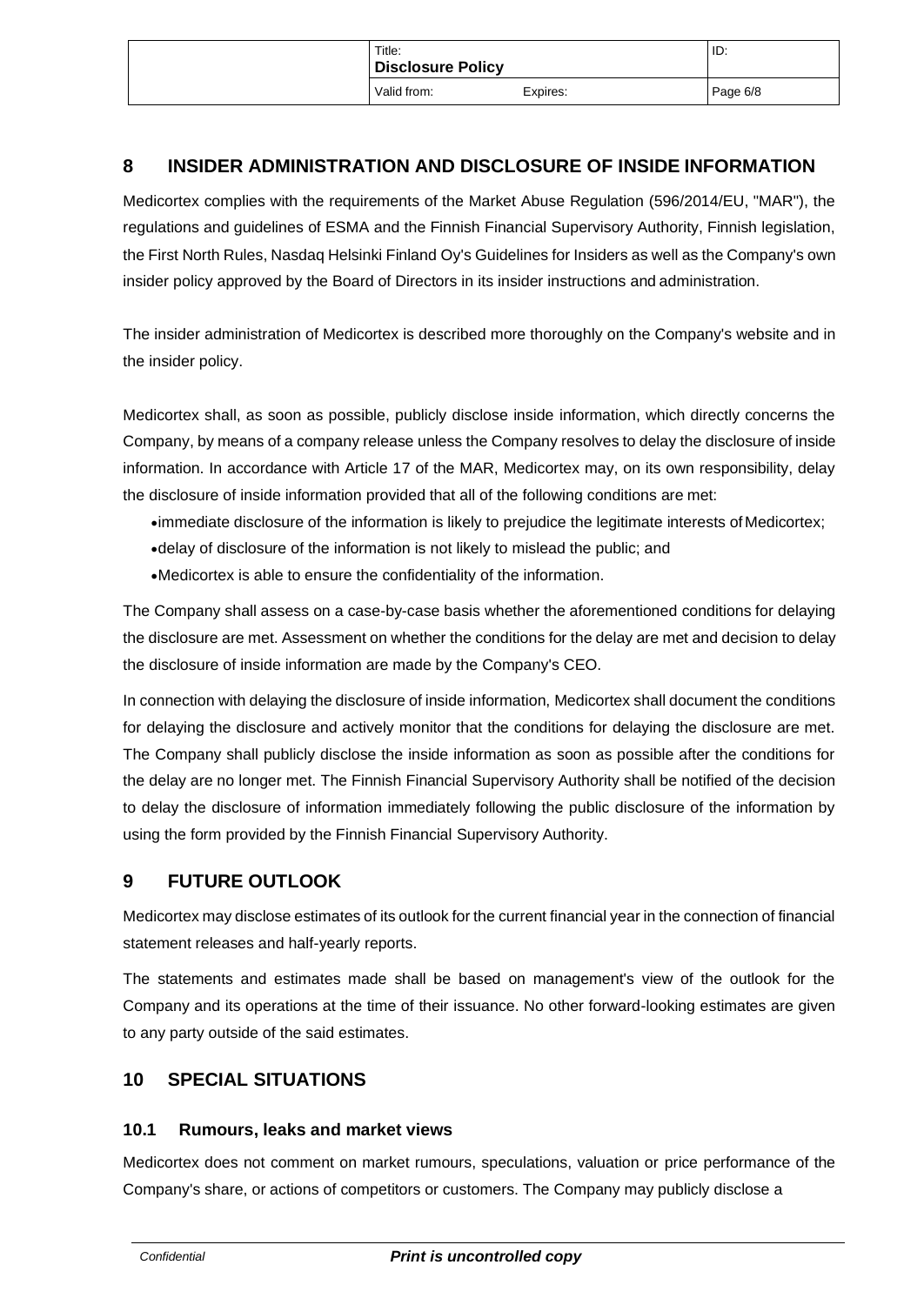| Title:<br><b>Disclosure Policy</b> |          | ID:      |
|------------------------------------|----------|----------|
| Valid from:                        | Expires: | Page 7/8 |

company release to correct clearly incorrect or misleading information that is likely to have a significant effect on the price of Medicortex's financial instruments

If undisclosed inside information has fallen into the hands of someone who is not, by virtue of the regulations concerning insiders or other rules, authorised to receive such information, Medicortex shall make the information public by means of a company release as soon as possible. The same applies to inside information regarding which there are rumours based on which it may be concluded that the confidentiality of such inside information can no longer be ensured.

#### <span id="page-6-0"></span>**10.2 Profit warnings**

Medicortex issues a profit warning by means of a company release if it is likely that the Company's development during the reporting period will deviate from assessments that have previously been issued publicly and from what can be justifiably concluded based on previously publishedinformation.

Any decision on issuing a profit warning is made by the Board of Directors of Medicortex.

#### <span id="page-6-1"></span>**10.3 Whistleblowing**

Medicortex has set up a whistleblowing procedure in order for the persons employed by the Company to have means of notifying cases in which there is reasonable doubt that someone employed by the Company would have violated laws and regulations concerning securities markets.

The notifications are reviewed by a person authorised by the Company. If there is reason to suspect an infringement based on such report or if the infringement can be proven, the Company shall take the case to the competent authorities.

### <span id="page-6-2"></span>**10.4 Crisis communications**

Medicortex has made preparations for situations of exceptional communication needs by properly instructing its relevant personnel. The Company has also prepared a crisis communications plan that specifies the principles and responsibilities of Medicortex's communications during crisis situations.

The Company's CEO is responsible for the management of the Company's crisis communications. Medicortex's crisis group is formed by the Company's CEO and the CSO.

#### <span id="page-6-3"></span>**10.5 Interpretations and deviations**

The Board of Directors of Medicortex is responsible for the supervision and interpretation of the Company's Disclosure Policy. The Company's CEO gives further instructions regarding the execution of the Disclosure Policy.

In individual cases, for weighty reasons and within the limits of applicable laws and regulations, the CEO of Medicortex may deviate from the disclosure policy.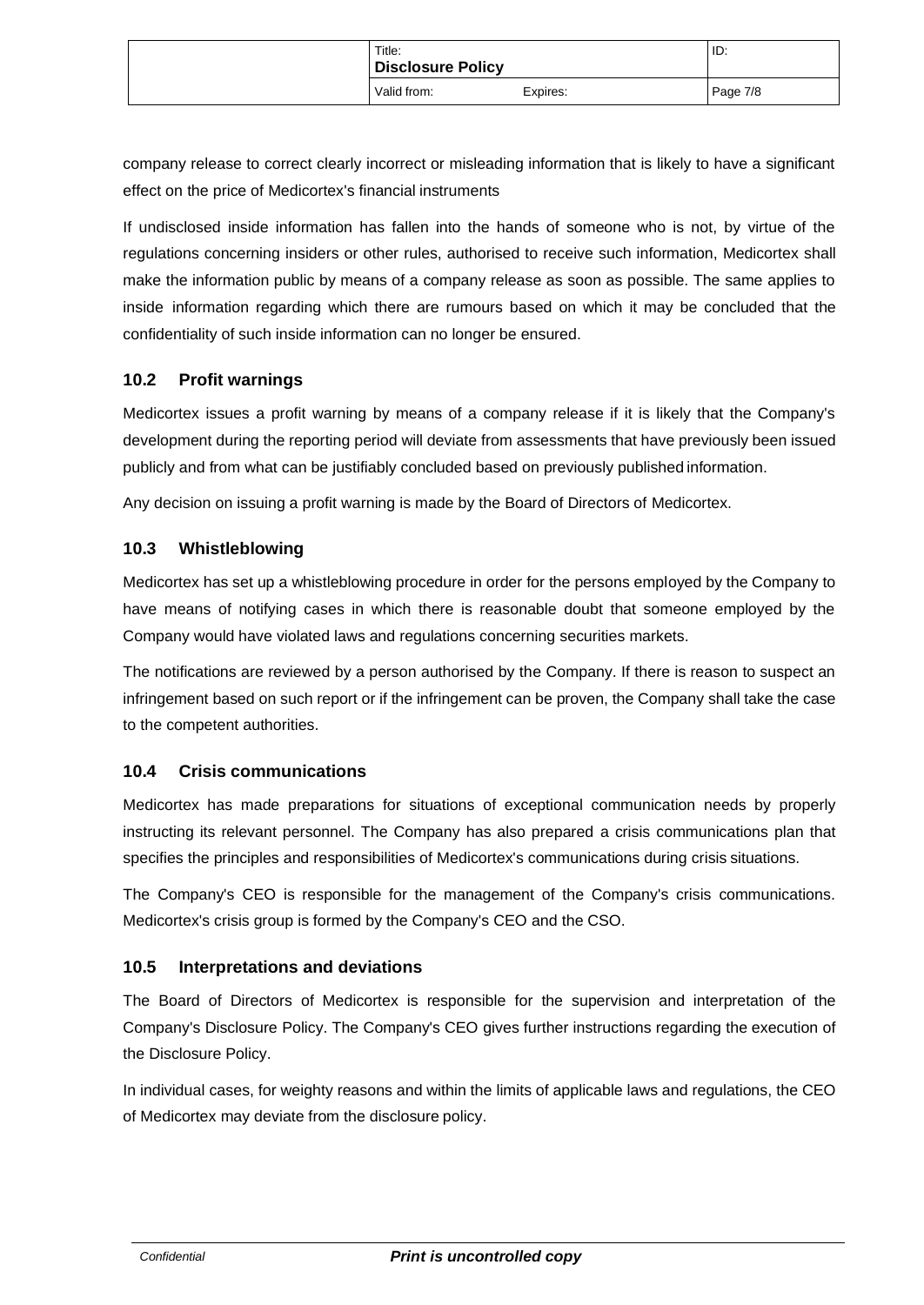| Title:<br>Disclosure Policy |          | ID:      |
|-----------------------------|----------|----------|
| Valid from:                 | Expires: | Page 8/8 |

## <span id="page-7-0"></span>**11 MANAGERS' TRANSACTIONS**

In accordance with Article 19 of the MAR, persons discharging managerial responsibilities within the Company and persons closely associated with them are obliged to notify Medicortex and the Finnish Financial Supervisory Authority of transactions conducted on their own account in Medicortex's financial instruments. The notifications must be made promptly and no later than three business days from the date of the transaction. Medicortex will publish the notification it has received as a company release within two business days from receiving the notification.

Members of the Board of Directors and the Management Team of Medicortex as well as certain other Company staff members may not execute transactions on their own account or for the account of a third party, directly or indirectly, in Medicortex's financial instruments during a period of 30 days before the disclosure of a financial statements bulletin or half-yearly report, the day of the disclosure included.

# <span id="page-7-1"></span>**12 POLICY CHANGES, EXCEPTIONAL SITUATIONS AND MAINTENANCE**

Medicortex's Board of Directors decides on the amendments of this Disclosure Policy. However, minor or technical amendments to this Disclosure Policy may be approved by the CEO of Medicortex.

# <span id="page-7-2"></span>**13 DOCUMENTATION AND RECORDS**

All documents related to Disclosure Policy are in Medicortex's server.

## <span id="page-7-3"></span>**14 CHANGE HISTORY**

| Version   What was changed? Why? |
|----------------------------------|
| New working instruction created. |